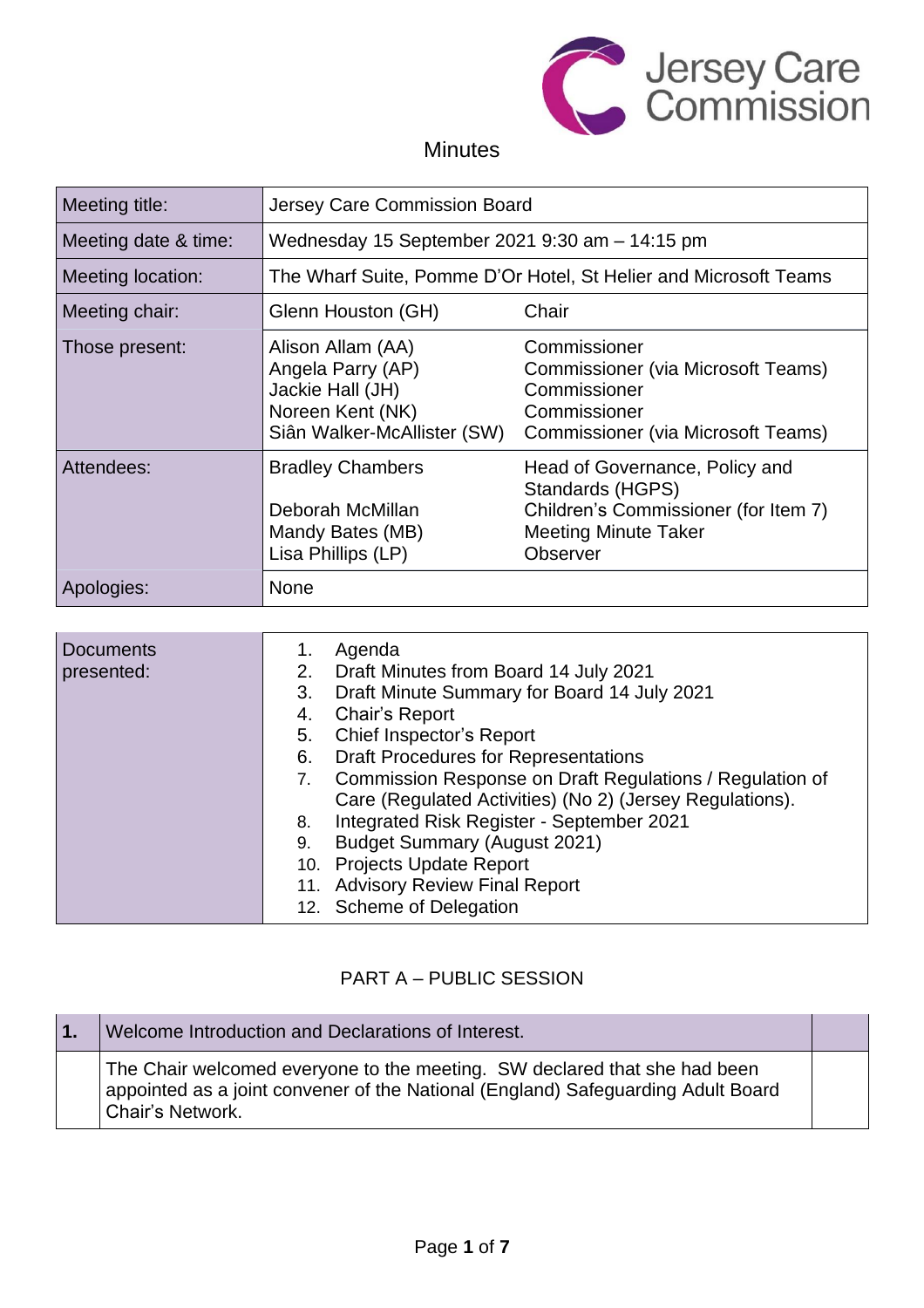| 2. | Minutes of last meeting and Matters Arising                                                                                                                                                                                                                                            |  |
|----|----------------------------------------------------------------------------------------------------------------------------------------------------------------------------------------------------------------------------------------------------------------------------------------|--|
|    | The minutes of the meeting of 14 July (document 2) were agreed as an accurate<br>record with the following amendments:                                                                                                                                                                 |  |
|    | Page 1, meeting location, change 'Officer' to 'Offices'<br>Page 2, item 3, change 16 <sup>th</sup> to 16<br>$\bullet$<br>Page 3, item 3 correct spelling of 'Covid'<br>Page 3, item 3, add the Board's thanks to Lisa Jacobs<br>Page 5, section 4.1 change 'care home' to 'home care'. |  |
|    | With these amendments noted, SW proposed, and NK seconded the minutes.                                                                                                                                                                                                                 |  |
|    | Commissioners reviewed the action points arising from the previous Board meeting:                                                                                                                                                                                                      |  |
|    | Actions P1 and P2 are agenda items and can be closed.                                                                                                                                                                                                                                  |  |
|    | Commissioners agreed that the Minute Summary (document 3) was an accurate<br>reflection, with no amendments:                                                                                                                                                                           |  |
|    | SW proposed, and AA seconded the minute summary.                                                                                                                                                                                                                                       |  |
|    | <b>Matters Arising</b>                                                                                                                                                                                                                                                                 |  |
|    | Item 3, 4 <sup>th</sup> bullet point. The Chair requested that the HGPS follow up with the Chair<br>of the Scrutiny Panel and/or the Chief Nurse on Recommendation 8 of the Review of<br>Maternity Services (action P1).                                                               |  |
|    | Item 4, 3 <sup>rd</sup> bullet point. The Chair requested that the transition from Commission staff<br>using gov.je email addresses to using carecommission.je email addresses, coincides<br>with the move to new office accommodation (action P2).                                    |  |
|    | Item 4, Individual Care Worker (ICW) Update. The Chair suggested that a further<br>review of the register of ICWs should take place in September 2022.                                                                                                                                 |  |
|    | The Chair asked Commissioners whether the minute summary is of benefit. It was<br>agreed that having an accurate summary ensures that the record of the meeting is<br>accessible to all and should be continued.                                                                       |  |
| 3. | Chair's Report                                                                                                                                                                                                                                                                         |  |

| 0.                                                                                                                                                                                                                                                                                                                                              |  |
|-------------------------------------------------------------------------------------------------------------------------------------------------------------------------------------------------------------------------------------------------------------------------------------------------------------------------------------------------|--|
| The Chair presented a Report (document 4) and highlighted that:                                                                                                                                                                                                                                                                                 |  |
| • The recruitment of both the Chief Inspector (CI) and a Commissioner were<br>proceeding as planned.<br>• Charlotte Littleboy (CL) had spoken to Commissioners in the workshop on 14<br>September about the review of fees which is on-going, and the Commission<br>will consider the recommendations when the review report is made available. |  |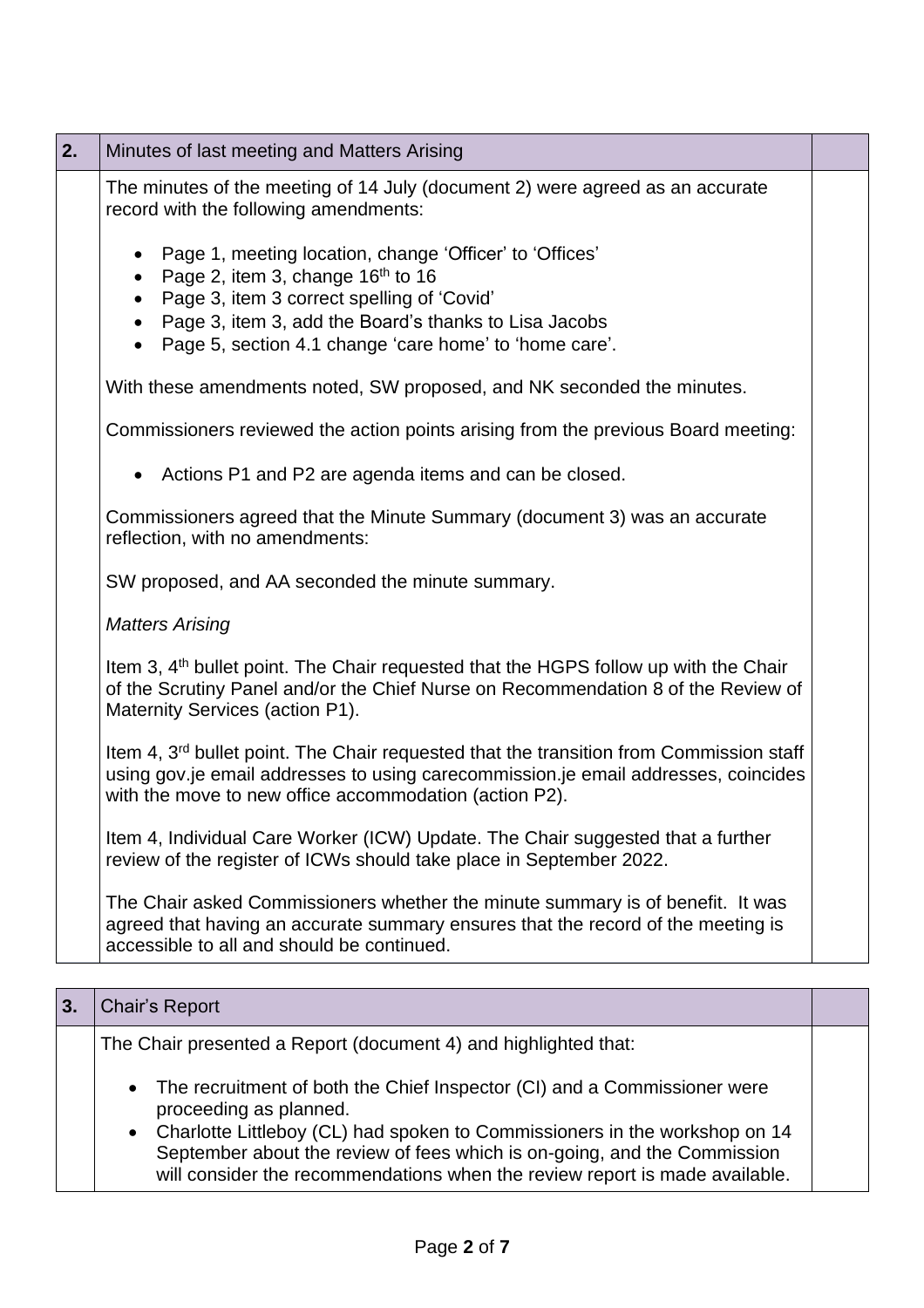- The final report from the Citizen's Jury regarding medically assisted dying is due to be published later in September 2021. The Council of Ministers (CoM) in conjunction with the States Assembly will determine whether to support the introduction of medically assisted dying in Jersey. If a decision is taken to do so, the Commission may have a role in regulation of the approvals process.
	- The Chair and the former Chief Inspector, Audrey Murphy (AM) met with both the Minister for Health and the Minister for the Environment regarding the draft Ethical Care Charter. HGPS has been in further communication with Deputy Southern, who has requested information regarding the regulation of domiciliary care services.
	- HGPS will be attending a meeting regarding Significant Reduction of Liberty (SRoL) authorisations next week, with David Luscombe (DL), Regulation Officer (RO), in attendance.
	- The Chair and AM had met with Paul Martin, interim Chief Executive and Head of the Public Service. Commissioners noted that Suzanne Wylie, current head of Belfast City Council, has been appointed to the permanent role.
	- The Chair and the HGPS had met with Cheryl Kenneally, Chair of the Jersey Care Federation, who raised concerns about issues affecting the care industry in Jersey, including insurance concerns. When the new CI is in post, a followup meeting will be convened (P3).

| HGPS presented a written report prepared by AM (document 5) and highlighted the<br>following:                                                                                                                                                                                                                                                                                                                                                                                                                                                                                                                                                                                                                                                                                                                                                                                                                                                                                                                                                                                                                                                                                                                                                                                 |
|-------------------------------------------------------------------------------------------------------------------------------------------------------------------------------------------------------------------------------------------------------------------------------------------------------------------------------------------------------------------------------------------------------------------------------------------------------------------------------------------------------------------------------------------------------------------------------------------------------------------------------------------------------------------------------------------------------------------------------------------------------------------------------------------------------------------------------------------------------------------------------------------------------------------------------------------------------------------------------------------------------------------------------------------------------------------------------------------------------------------------------------------------------------------------------------------------------------------------------------------------------------------------------|
| The various meetings AM had attended before her departure were listed.<br>No complaints had been received about the Care Commission since the<br>$\bullet$<br>previous Board meeting.<br>The cleansing of the medical practitioners' database is underway.<br>$\bullet$<br>Inspections of regulated activities are taking place weekly; 16 inspections had<br>$\bullet$<br>been undertaken since the previous Board meeting and the Commission is on<br>schedule for all planned inspections to be completed by year end.<br>AM and Mark Thompson (MT), RO had a helpful meeting with Deputy Scott<br>$\bullet$<br>Wickenden the Minister for Children and Young People.<br>The recovery from Covid plan is continuing, staff continue to be tested on a<br>$\bullet$<br>regular basis and there is blend of working from the office and from home.<br>Since the previous meeting, legal advice had been sought regarding an<br>$\bullet$<br>unregistered care home service, which had since closed.<br>One care home had required significant improvements and the Escalation and<br>$\bullet$<br>Enforcement Policy has been applied. The situation has greatly improved.<br>The Chair requested that Deputy Wickenden be invited to a future Board meeting<br>(Action P4). |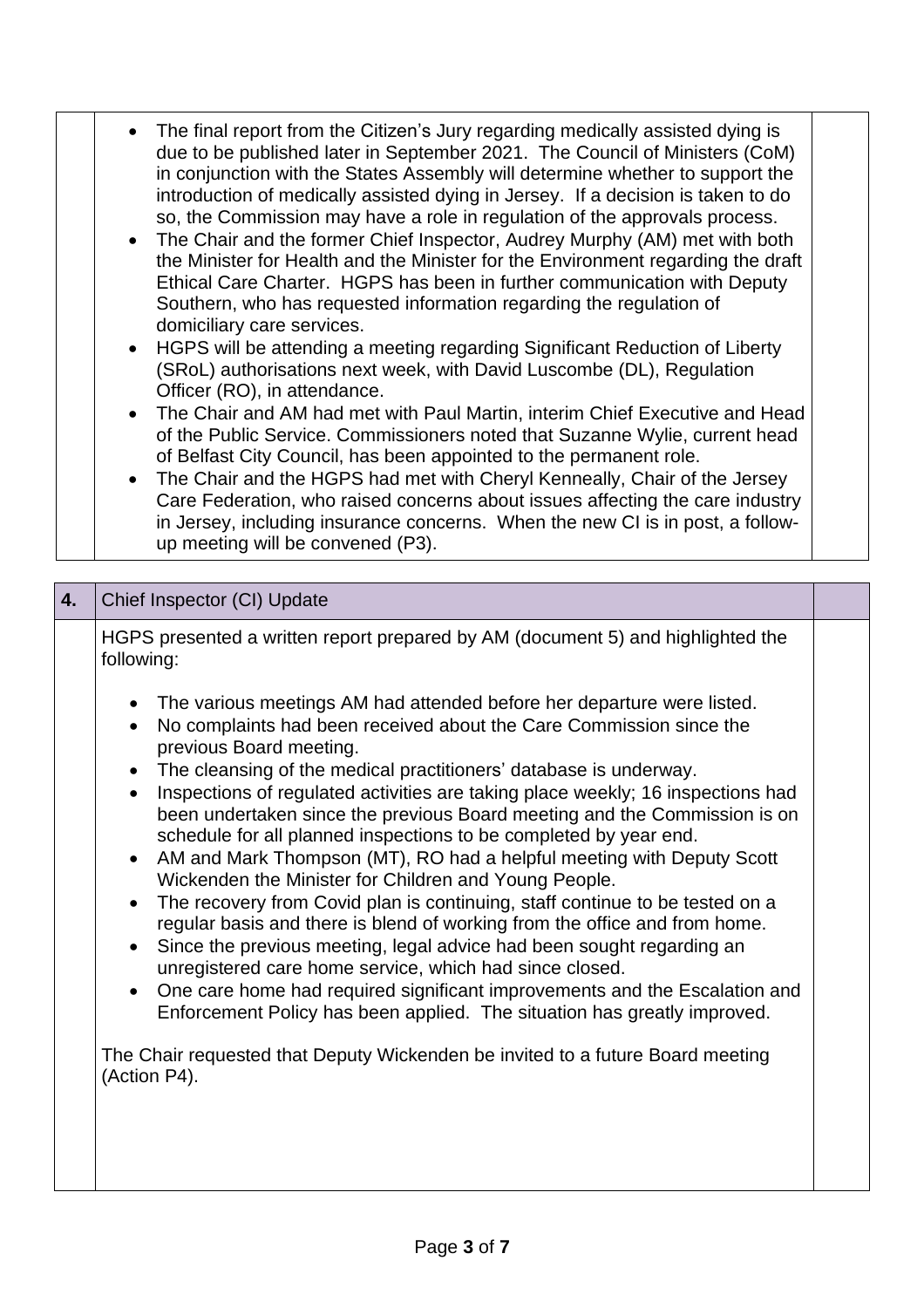### 4.1 *Representation Procedures*

Document 6 was prepared by AM. Its purpose is to provide an extension to the Escalation and Enforcement Policy to clarify the procedures that will be undertaken if an individual or organisation wishes to make representation on a Notice of Proposal made by the Commission. The Board discussed and agreed the procedures on the understanding that they will be reviewed in 12 months' time. In the event that a representation is made, a checklist of the matters to be considered by the Representations panel should be created. The Chair and HGPS will undertake this work (Action P5).

| 5. | The Commission's Response on draft regulations                                                                                                                                                                                                                                                                                                                          |  |
|----|-------------------------------------------------------------------------------------------------------------------------------------------------------------------------------------------------------------------------------------------------------------------------------------------------------------------------------------------------------------------------|--|
|    | HGPS presented a response to the Consultation on the draft Regulations pertaining<br>to statutory children's services (document 7). Commissioners were in agreement<br>that the response should be submitted, noting some proposed amendments.                                                                                                                          |  |
|    | Independent legal advice had been sourced from Hempsons in respect of the draft<br>Regulations. The advice received had cited the limits of the Commission's powers<br>when holding services which may be deemed essential, to account. In addition, the<br>need to avoid inequalities in the regulation of both statutory and non-statutory<br>services was discussed. |  |

# **6.** Head of Governance, Policy and Standards (HGPS) update HGPS provided a verbal update pertaining to Significant Restrictions on Liberty (SRoLs). The Commission is aware of excessive waits for SRoL assessments, leading to managers of care homes needing to significantly restrict the liberty of vulnerable people without there being sufficient legal safeguards in place. There is evidence of conditions being attached to some SRoLs which care home managers are unable to meet. There is a concern relating to duration of SRoLs, where they are being used for inordinately short periods of time, which may lead to multiple assessments. There is evidence of a growing number of SRoLs being applied in people's own homes. The Commission has been advised that they will be consulted in respect of any proposed amendments to the Law. HGPS provided a verbal update relating to the consultation on Law Drafting Instructions relating to the creation of a Public Services Ombudsman in Jersey. HGPS advised of the Commission's response to the consultation in 2019 pertaining to this matter and it was agreed that this was sufficiently comprehensive not to require additional detailed input. HGPS will confirm that the Commission remains supportive of the intention to establish a Public Services Ombudsman and agrees that the Ombudsman's jurisdiction in the management of complaints should extend to arms-length organisations, including Care Commission.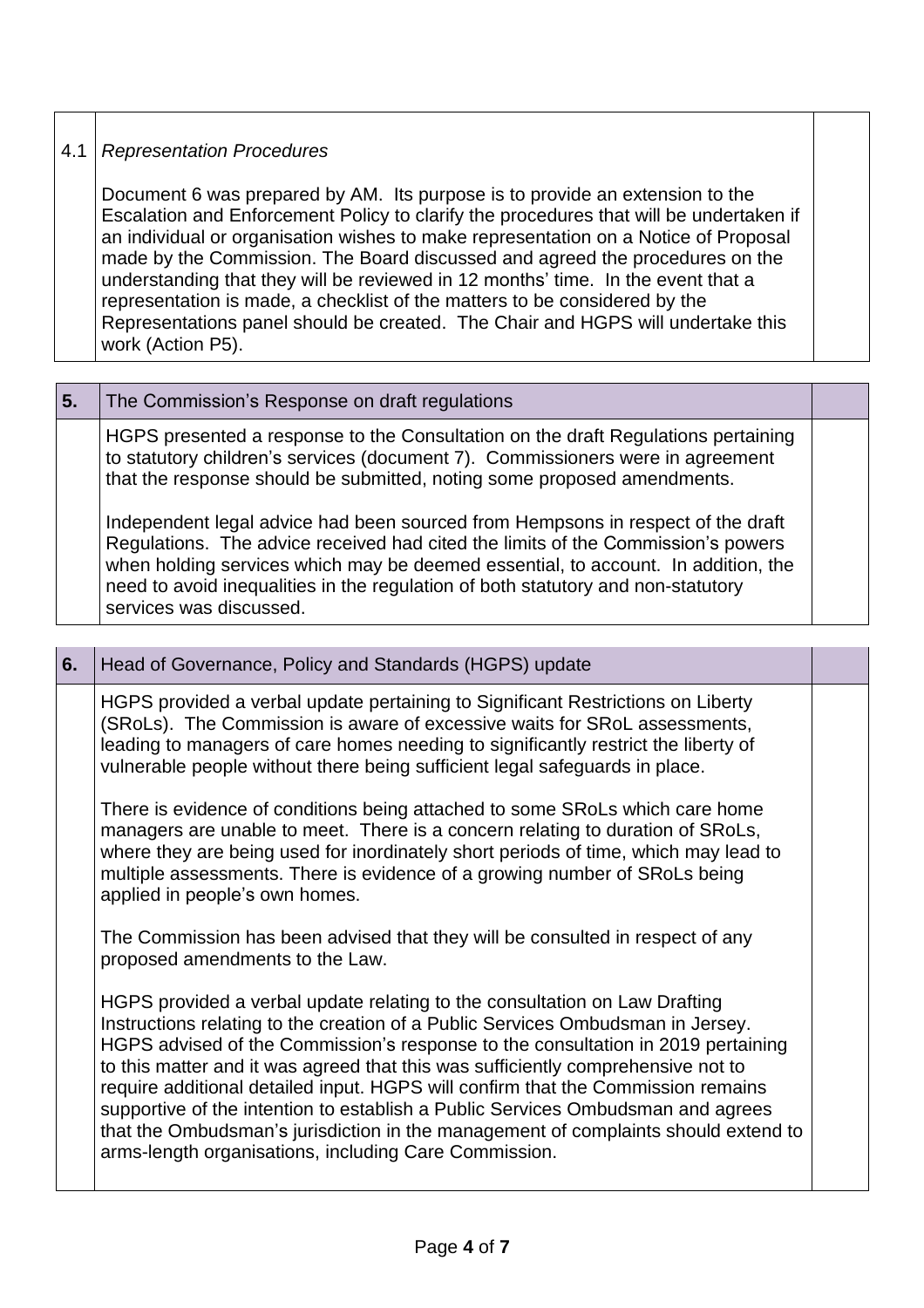## *Integrated Risk Register (document 8)*

6.1

The Board welcomed the updates in respect of the various risks but concluded that in some risks the narrative concerning 'Progress on Actions' could be more concise.

Risks 6, 7, 8 and 10 are now green, and the Board agreed to remove risks 7, and 8, but to retain risk 6 (office accommodation) and risk 10, (Covid-19).

In respect of Risk 6, (office accommodation), a visit to the new premises had taken place during the previous day and Commissioners were satisfied with the design and layout of the floor plan. It was acknowledged that this risk would be looked at again at the November Board, when the new office accommodation should be occupied.

Commissioners noted that with regard to risk 10, the situation in respect of Covid remains volatile and may change.

The Chair and HGPS will review the format of the risk register.

6.2 *Budget Summary (document 9)*

The budget summary was received. Members noted a forecast overspend associated with the additional costs of rental of the new office accommodation during Q4. No other concerns about the Commission's budgetary position were noted.

6.3 *Projects Update (document 10)*

*Medical Practitioner's Register (MPR)*

The project to cleanse the MPR has commenced. An initial email has been sent to all current registrants which has attracted a fair response. Where a nil response is received, registrants will be written to and a further update will be provided in November. The Chair advised that it would be a welcome development if the medical practitioner's register could be made available again online from November.

#### *Accommodation*

Although the renovations on the first floor at Capital House are progressing well, considerable work is needed on the ground floor and in the stairwell before the Commission could move into the premises. The Chair requested that the landlord is advised that the Commission will only occupy the building when it is safe to do so. It was noted that the archive of historical records is being appropriately cleansed to enable the Commission to relocate without needing to move historical records.

*Standards for Services new to Regulation*

Three sets of Standards are prepared in draft form, and two more are in preparation. The Commission has received support from the National Association of Child Contact Centres regarding the drafting of Standards for child contact centres, but external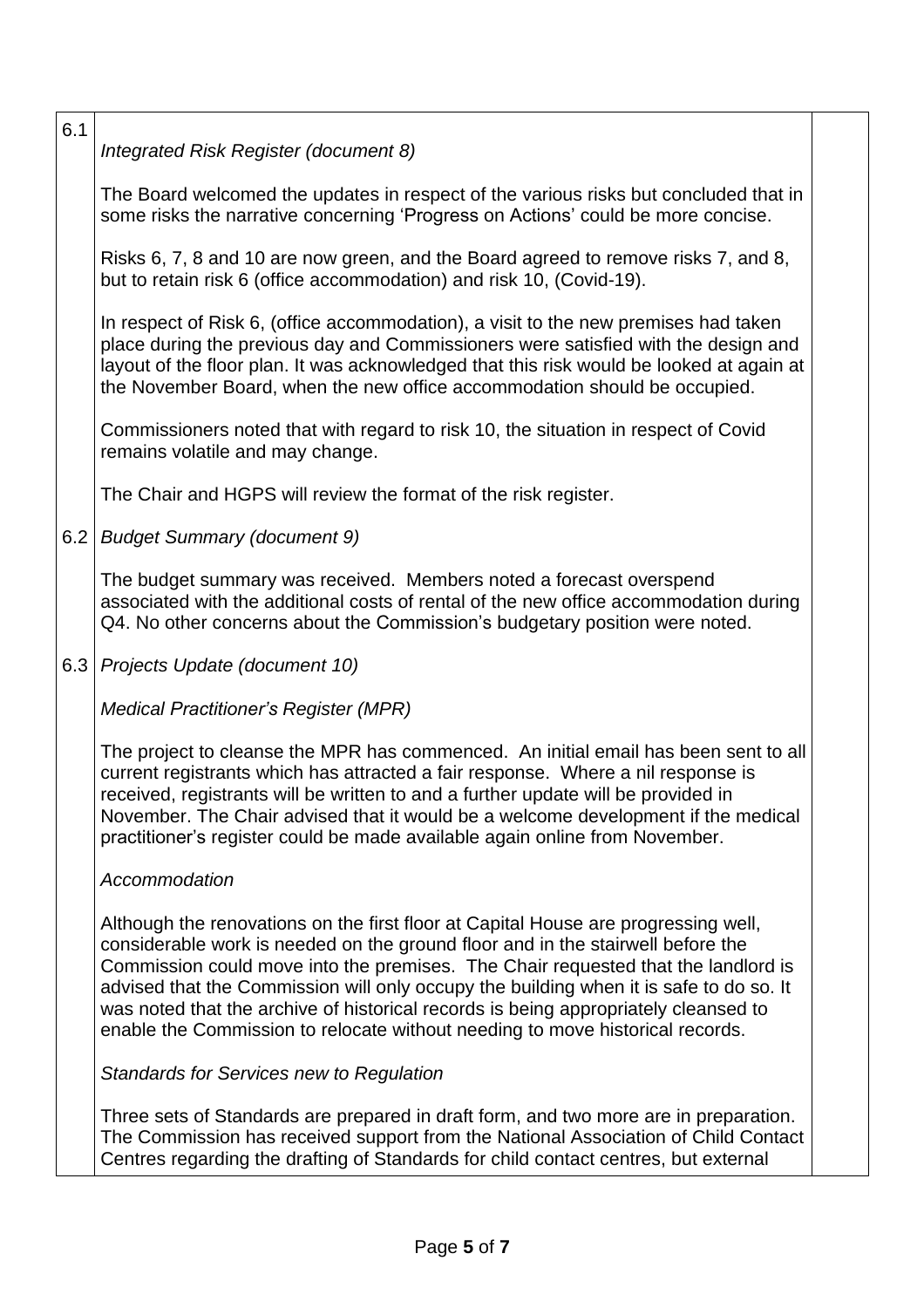expertise may be needed to support the drafting of the remaining Standards. NK suggested that the Children's Commissioner be requested to participate in consultation.

HGPS will place the completed draft Standards on Egress for Commissioners to review (Action P6). The Chair asked for a meeting with both HGPS and MT to be convened to discuss the Standards (Action P7).

6.4 *Governance Advisory Audit Final Report (document 11)*

The final report of the Advisory Audit has been submitted. The Commission has been asked to provide estimated completion dates for the recommendations, but it is apparent that some are partially, or entirely, outside the control of the Commission. It was agreed that some completion dates would need to be discussed and agreed with SPPP and that a more detailed discussion of the Advisory Report should take place in January 2022 (Action P8).

| 7. | Deborah McMillan (DM), Children's Commissioner                                                                                                                                                                                                                                                                                                          |  |
|----|---------------------------------------------------------------------------------------------------------------------------------------------------------------------------------------------------------------------------------------------------------------------------------------------------------------------------------------------------------|--|
|    | The Chair welcomed DM to the meeting. DM explained her role and of the legislation<br>which underpins the work of the Children's Commissioner. She referred to two<br>reports that the Commissioner's office has issued recently: 'Life on the Rock' and<br>'Our Life in Numbers'.                                                                      |  |
|    | DM spoke of various initiatives in which the Children's Commissioner is engaged,<br>which include providing assistance to children who wish to make a complaint about<br>the GoJ, and in relation to the drafting of the new Children's Law.                                                                                                            |  |
|    | The Commissioner referred to matters impacting on the well-being of looked after<br>children which are causing concern, including the frequency of children going missing<br>from care and the rights of children being detained in Greenfields. She referred to<br>information provided from Children's Services which gave further cause for concern. |  |
|    | The Chair thanked the Children's Commissioner for her presentation and suggested<br>that a further meeting be convened following the appointment of the new Chief<br>Inspector.                                                                                                                                                                         |  |

| -8. | Scheme of Delegation                                                                                                                                                                                                                                                                  |  |
|-----|---------------------------------------------------------------------------------------------------------------------------------------------------------------------------------------------------------------------------------------------------------------------------------------|--|
|     | HGPS presented the Scheme of Delegation (document 12). Minor adjustments have<br>been made which reflect the arrangements for decision taking in the absence of a CI.<br>The document will be amended further once the new CI is in post. The amendments<br>were agreed by the Board. |  |

| 9. AOB, Date of next meeting and forward look                   |  |
|-----------------------------------------------------------------|--|
| No other business was raised. The public session was concluded. |  |